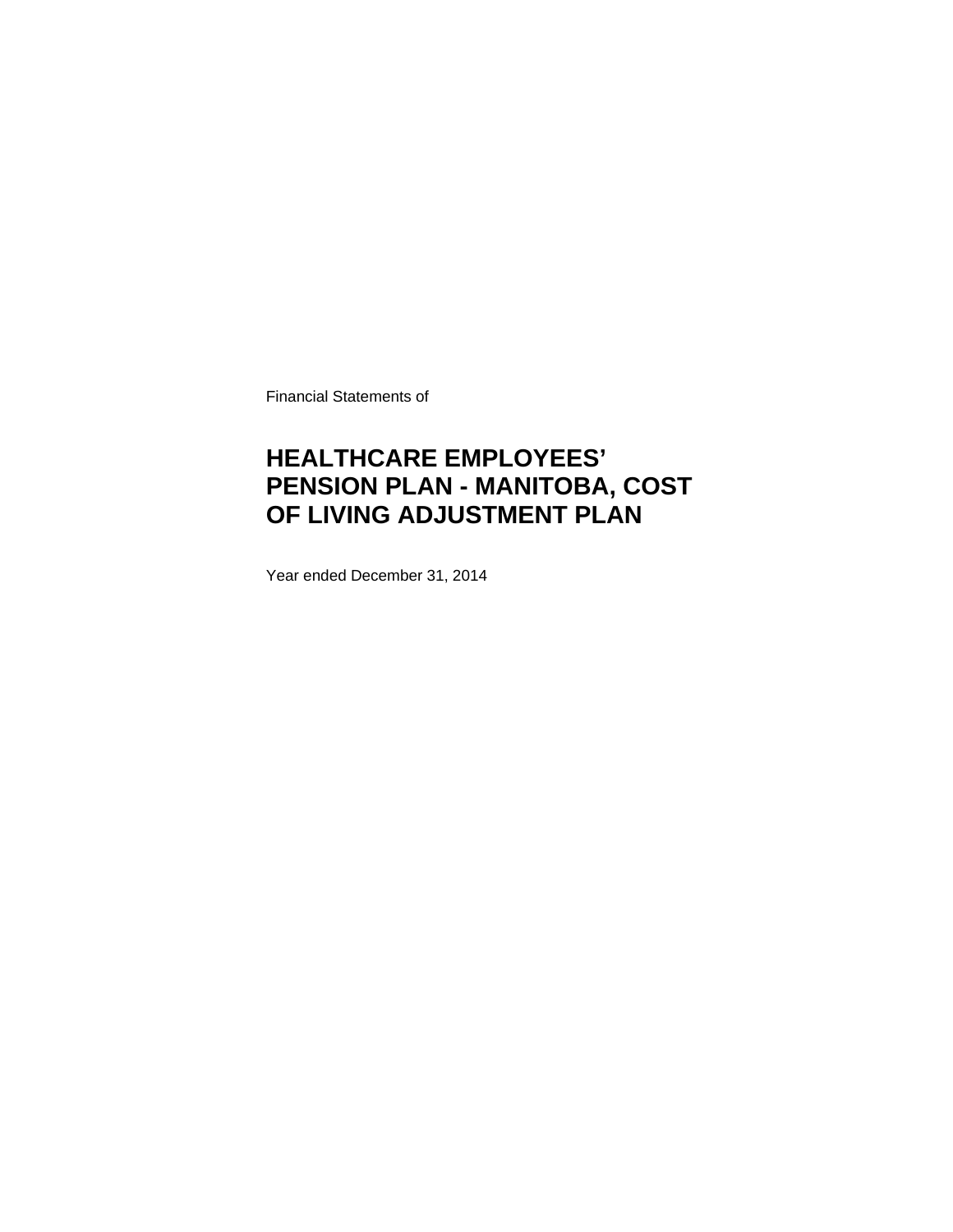

### **INDEPENDENT AUDITORS' REPORT**

To the Board of Trustees of the Healthcare Employees' Pension Plan - Manitoba, Cost of Living Adjustment Plan

We have audited the accompanying financial statements of Healthcare Employees' Pension Plan - Manitoba, Cost of Living Adjustment Plan, which comprise the statement of financial position as at December 31, 2014, the statement of changes in net assets available for benefits for the year then ended, and notes, comprising a summary of significant accounting policies and other explanatory information.

#### *Management's Responsibility for the Financial Statements*

Management is responsible for the preparation and fair presentation of these financial statements in accordance with Canadian accounting standards for pension plans, and for such internal control as management determines is necessary to enable the preparation of financial statements that are free from material misstatement, whether due to fraud or error.

#### *Auditors' Responsibility*

Our responsibility is to express an opinion on these financial statements based on our audit. We conducted our audit in accordance with Canadian generally accepted auditing standards. Those standards require that we comply with ethical requirements and plan and perform the audit to obtain reasonable assurance about whether the financial statements are free from material misstatement.

An audit involves performing procedures to obtain audit evidence about the amounts and disclosures in the financial statements. The procedures selected depend on our judgment, including the assessment of the risks of material misstatement of the financial statements, whether due to fraud or error. In making those risk assessments, we consider internal control relevant to the entity's preparation and fair presentation of the financial statements in order to design audit procedures that are appropriate in the circumstances, but not for the purpose of expressing an opinion on the effectiveness of the entity's internal control. An audit also includes evaluating the appropriateness of accounting policies used and the reasonableness of accounting estimates made by management, as well as evaluating the overall presentation of the financial statements.

We believe that the audit evidence we have obtained is sufficient and appropriate to provide a basis for our audit opinion.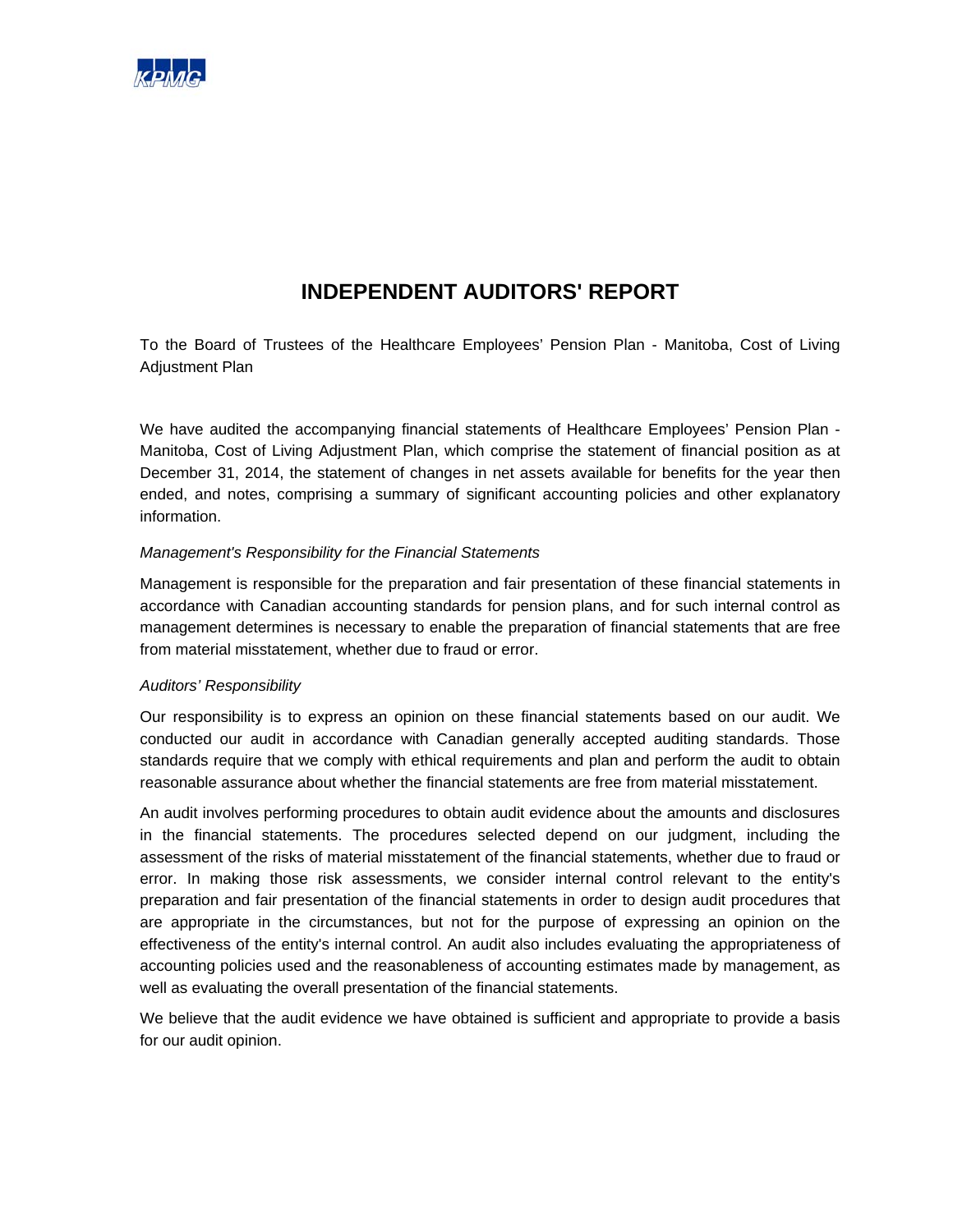

#### *Opinion*

In our opinion, the financial statements present fairly, in all material respects, the financial position of Healthcare Employees' Pension Plan - Manitoba, Cost of Living Adjustment Plan as at December 31, 2014, and changes in its net assets available for benefits for the year then ended in accordance with Canadian accounting standards for pension plans.

 $KPMG$   $10$ 

Chartered Accountants

June 16, 2015 Winnipeg, Canada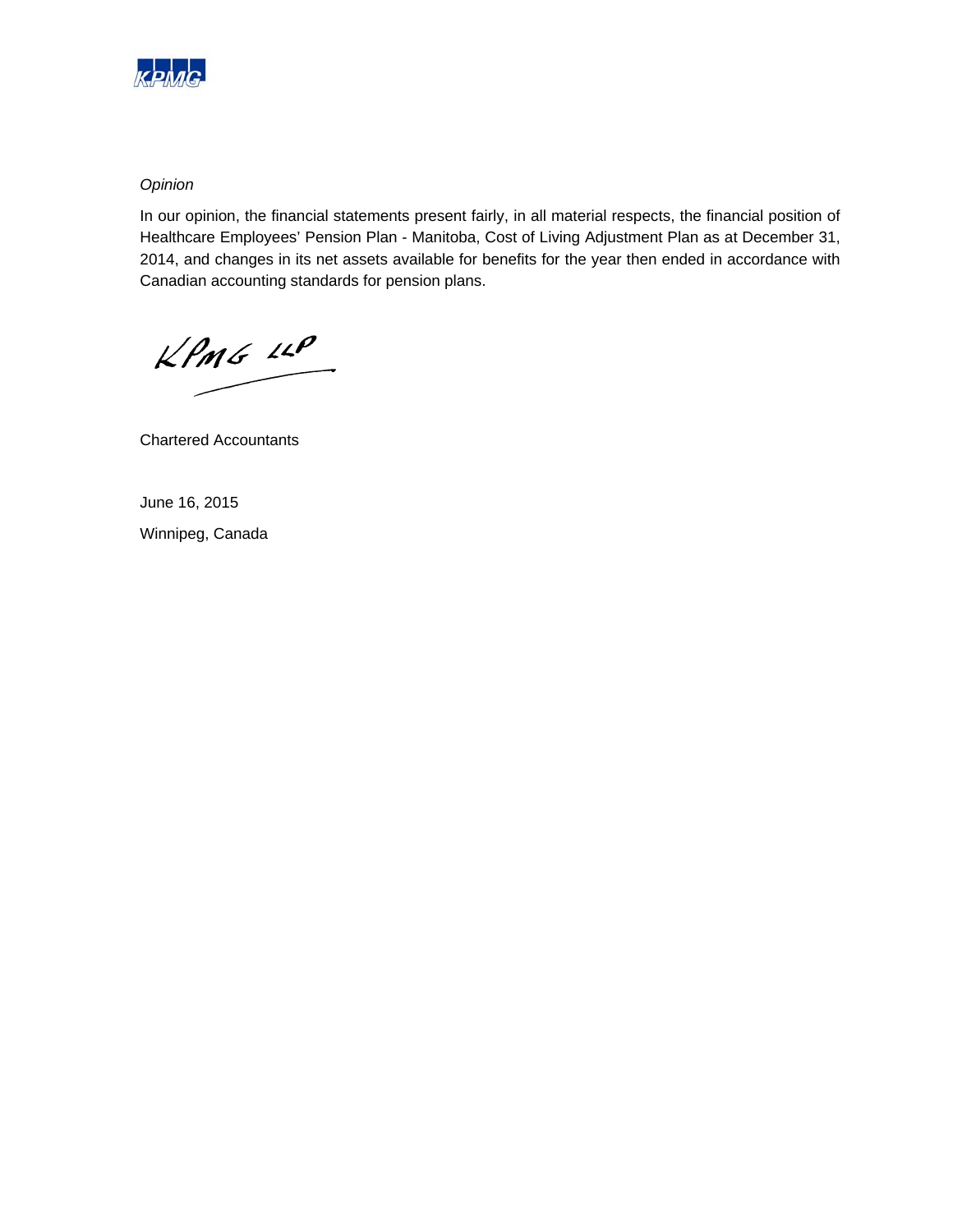Statement of Financial Position

December 31, 2014

|                                                   | <b>Active Employees</b> |                        | <b>Past Retirees</b>  |    |                        |
|---------------------------------------------------|-------------------------|------------------------|-----------------------|----|------------------------|
|                                                   |                         | Fund                   | Fund                  |    | Total                  |
| <b>Assets</b>                                     |                         |                        |                       |    |                        |
| Cash                                              | \$                      | 1,354,340              | \$                    | \$ | 1,354,340              |
| Contributions receivable:<br>Employer<br>Employee |                         | 1,070,413<br>1,070,301 |                       |    | 1,070,413<br>1,070,301 |
| Other receivables (note 9)                        |                         | 623,694                | 68                    |    | 623,762                |
| Inter-fund balances                               |                         | 902,672                | (902, 672)            |    |                        |
| Short-term investments                            |                         | 16,032,630             |                       |    | 16,032,630             |
| Capital assets (note 4)                           |                         | 260,821                | 260,821               |    | 521,642                |
| <b>Total assets</b>                               | \$                      | 21,314,871             | \$<br>$(641, 783)$ \$ |    | 20,673,088             |
| Liabilities                                       |                         |                        |                       |    |                        |
| Accounts payable and accrued liabilities          | \$                      | 15,968                 | \$<br>14,974 \$       |    | 30,942                 |
| Commitment (note 10)                              |                         |                        |                       |    |                        |
| Net assets available for benefits                 | \$                      | 21,298,903             | \$<br>(656, 757)      | \$ | 20,642,146             |

See accompanying notes to financial statements.

Approved by the Trustees:

Bob Rompoff

\_\_\_\_\_\_\_\_\_\_\_\_\_\_\_\_\_\_\_\_\_\_\_\_\_\_\_\_\_ Vice-Chair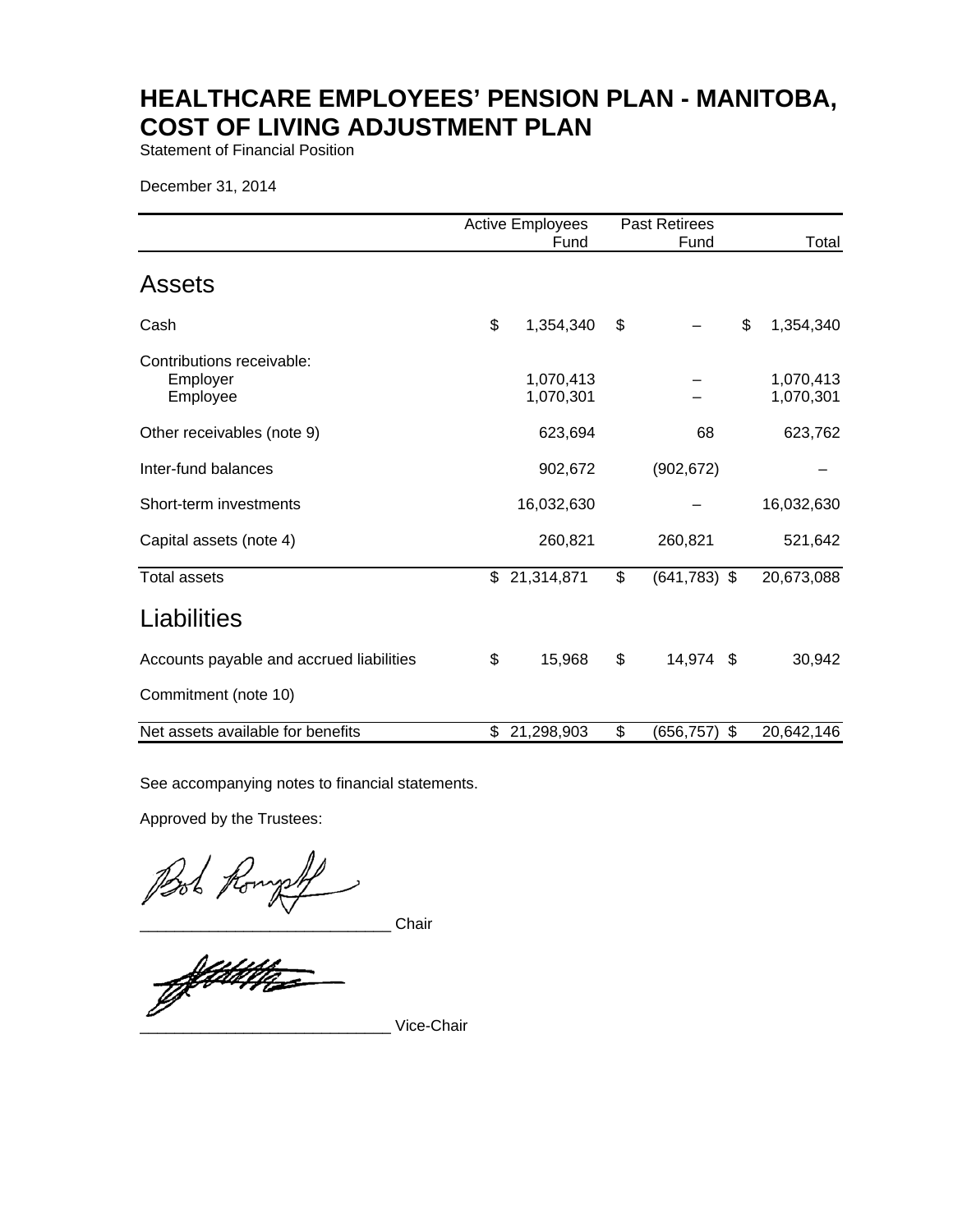Statement of Changes in Net Assets Available for Benefits

#### Year ended December 31, 2014 (note 1)

|                                                  | <b>Active Employees</b><br>Fund | <b>Past Retirees</b><br>Fund | Total            |
|--------------------------------------------------|---------------------------------|------------------------------|------------------|
| Increase in net assets:                          |                                 |                              |                  |
| Pension fund contributions:                      |                                 |                              |                  |
| Employer                                         | 10,964,251<br>S                 | \$                           | \$<br>10,964,251 |
| Employee                                         | 10,950,997                      |                              | 10,950,997       |
| Short-term investment income                     | 48,084                          |                              | 48,084           |
| Total increase in net assets                     | 21,963,332                      |                              | 21,963,332       |
| Decrease in net assets:                          |                                 |                              |                  |
| Administrative expenses (note 5)                 | 657,916                         | 656,757                      | 1,314,673        |
| Current period change in fair value              |                                 |                              |                  |
| of investments                                   | 6,513                           |                              | 6,513            |
| Total decrease in net assets                     | 664,429                         | 656,757                      | 1,321,186        |
| Net assets available for benefits, end of period | 21,298,903                      | £.<br>(656,757)              | 20,642,146       |

See accompanying notes to financial statements.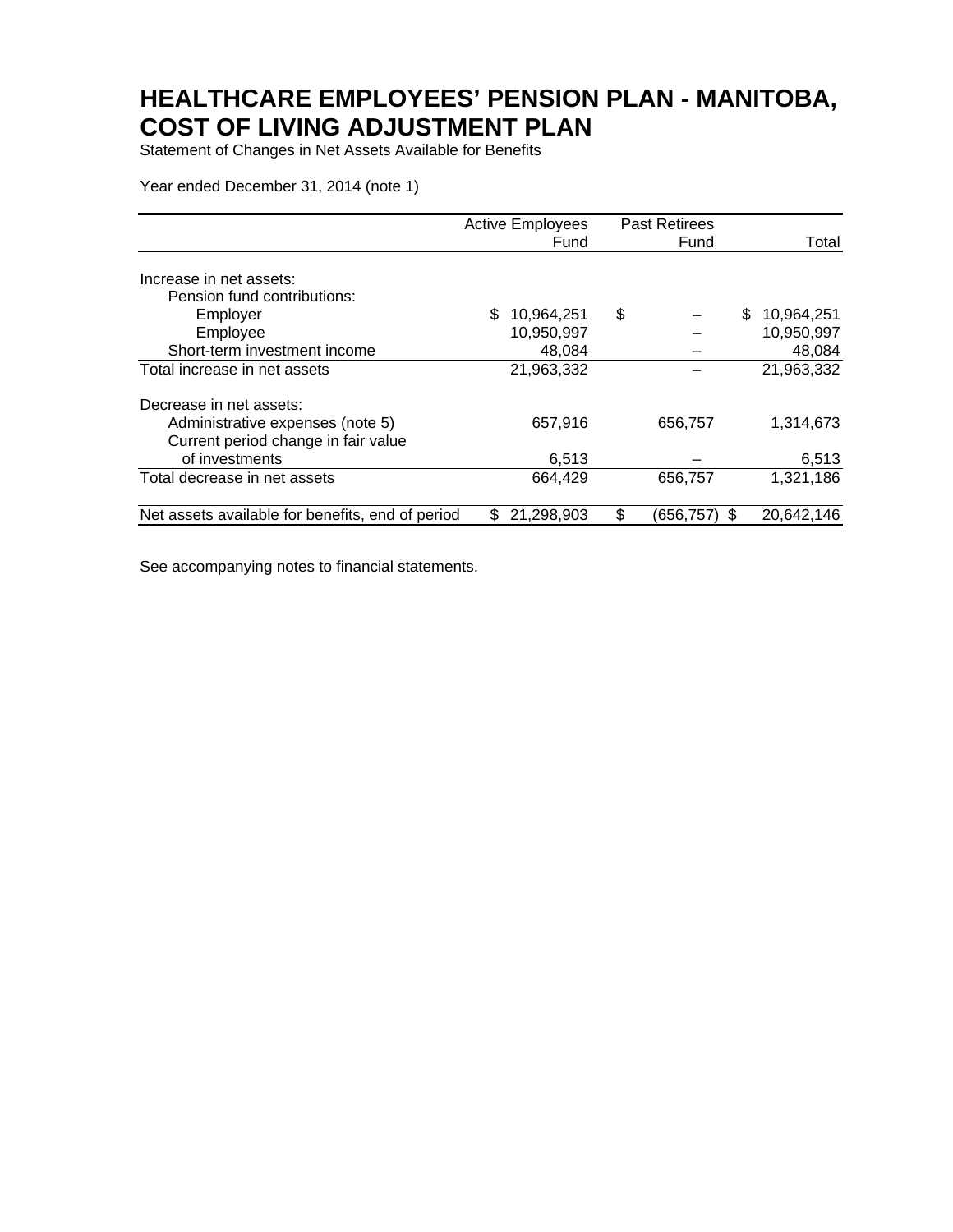Notes to Financial Statements

Year ended December 31, 2014

#### **1. General:**

Healthcare Employees' Pension Plan - Manitoba, Cost of Living Adjustment (COLA) Plan (the Plan) is governed by a Board of Trustees appointed by signatory employers and unions through a Trust Agreement dated December 12, 2013. The Plan was created pursuant to a June 10, 2010 letter of understanding between the signatory employers and unions, which provided for monies to be contributed to the Active Employees Fund and the Past Retirees Fund (collectively, the Plan) and such monies to be dedicated for the specific purpose of providing ad hoc cost of living adjustments to benefits payable under the Healthcare Employees' Pension Plan - Manitoba (HEPP) to retired members who participated in HEPP as a result of their employment. Contributions from members for the Active Employees Fund commenced on April 1, 2014. Contribution from members for the Past Retirees Fund will commence April 1, 2015.

The Plan is registered with Canada Revenue Agency (CRA) as a supplemental plan pursuant to the *Income Tax Act*. The Plan is not a pension plan as defined under the *Pension Benefits Act* (Manitoba), and therefore is not registered under or subject to any provisions of the *Pension Benefits Act* (Manitoba).

#### **2. Description of the plan:**

The following description of the Plan is a summary only. For more complete information reference should be made to the Plan Text.

(a) General:

The Plan is designated as a specified multi-employer pension plan under the *Income Tax*  Act for all employees of participating healthcare facilities in the Province of Manitoba.

(b) Funding policy:

Employers and employees are required to contribute to the Plan a certain percentage of the members' earnings as established by the settlors of the Plan.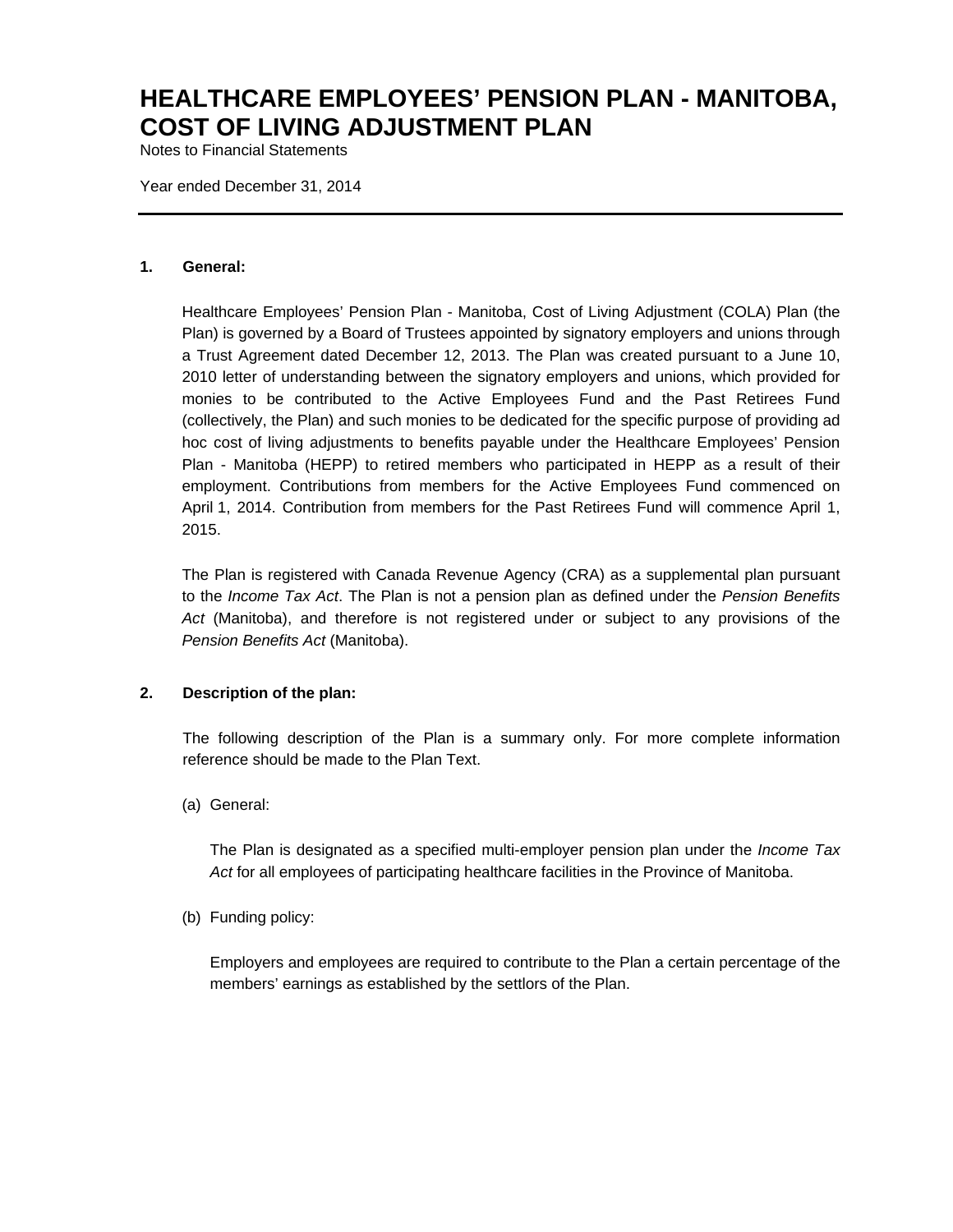Notes to Financial Statements (continued)

#### **2. Description of the plan (continued):**

The following contribution rate percentages have been approved for 2014 and 2015:

|               | Employer | Employee |
|---------------|----------|----------|
| April 1, 2014 | 0.8%     | 0.8%     |
| April 1, 2015 | 1.0%     | $1.0\%$  |

Effective April 1, 2014 and continuing up to and including March 31, 2015, the Active Employees Fund will receive an allocation of 100% of the aggregate contributions. Effective on and after April 1, 2015, the Active Employees Fund and the Past Retirees Fund will receive an allocation of 90% and 10% of the aggregate contributions, respectively.

(c) COLA benefits:

COLA benefits will only be paid to members in receipt of a pension on the effective date of each determination by the Trustees to provide COLA benefits, and such COLA benefits will be calculated based on the value of such member's pension excluding any COLA previously granted. COLA benefits paid from the Active Employees Fund and the Past Retirees Fund will be made on an ad hoc basis to members in receipt of a pension at rates determined by the Trustees based on the financial position of each fund. COLA benefits will not be made before April 1, 2018; as a result, no pension obligation has been presented in the statement of financial position.

The COLA benefits provided in a calendar year to a pensioner may not exceed 66 2/3 percent of the increase in the Consumer Price Index for Canada (CPI), as reported by Statistics Canada, for the first month immediately preceding the month in which the Trustees decide to grant COLA benefits for which Statistics Canada has issued a report, compared to the same month in the prior calendar year. In the event that the Trustees grant more than one COLA benefit in a calendar year, the total of all COLA benefits for the calendar year shall not exceed 66 2/3 percent of the increase in the CPI determined as of the month used to determine the CPI limit for the first COLA benefit granted for that calendar year.

(d) Death benefits:

Upon the death of a member, any COLA benefits previously extended to the member shall cease and the member's spouse, common-law partner, survivors, beneficiaries, dependents, or estate shall have no entitlement to any benefits under the Plan.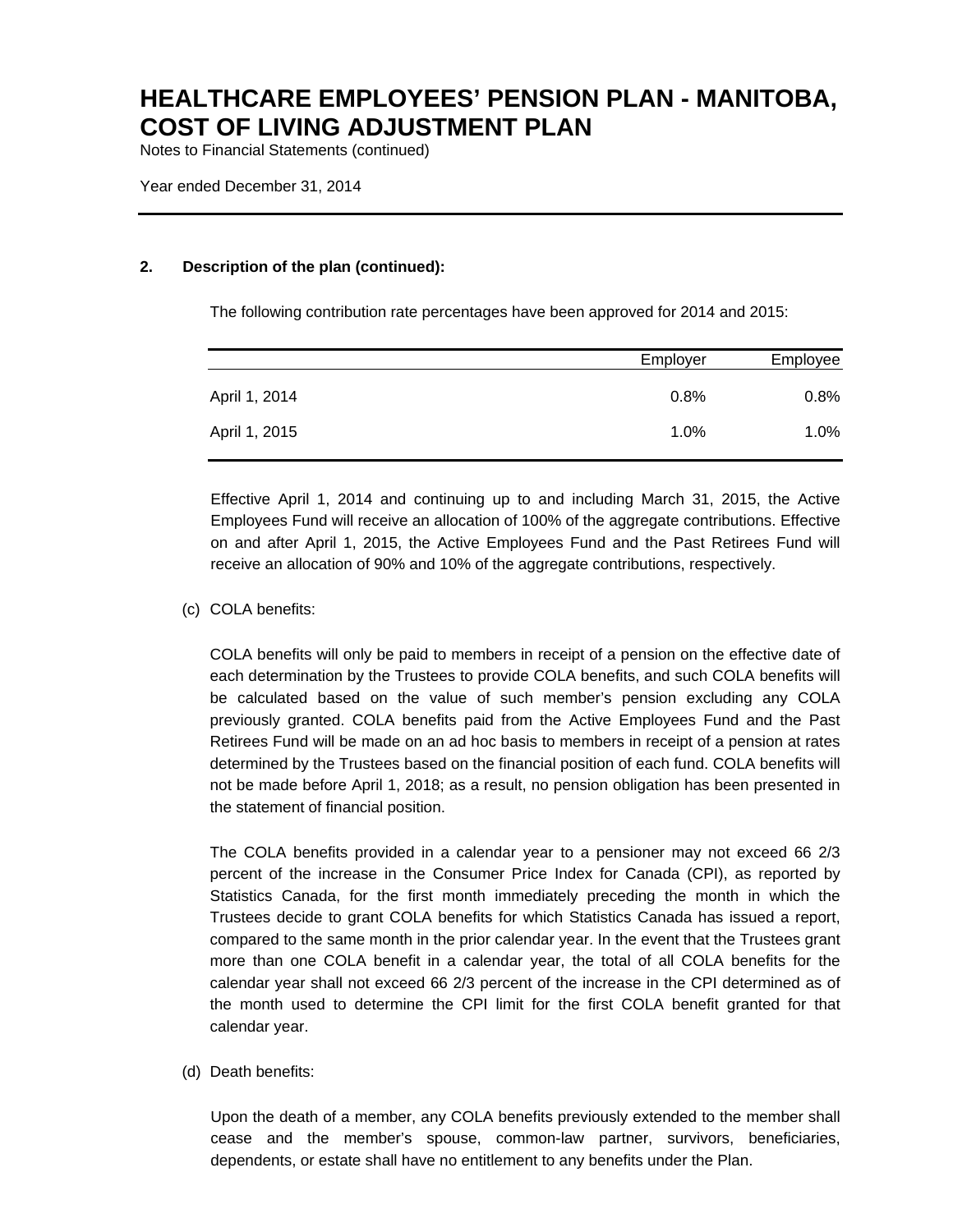Notes to Financial Statements (continued)

Year ended December 31, 2014

#### **2. Description of the plan (continued):**

(e) Benefits on termination:

A member who terminates Plan membership other than by reason of retirement and receives a lump sum payment under HEPP in lieu of a pension ceases to be a member and shall not be entitled to any benefit, including any COLA benefits, from the Plan.

A member who terminates Plan membership other than by reason of retirement and elects a deferred pension from HEPP may be entitled to COLA benefits upon or after retirement if they receive a pension in accordance with the terms and conditions of the Plan.

#### **3. Significant accounting policies:**

(a) Basis of presentation:

The Plan follows Canadian accounting standards for pension plans for accounting policies related to its investment portfolio. In selecting or changing accounting policies that do not relate to its investment portfolio, the Plan complies on a consistent basis with Canadian accounting standards for private enterprises (ASPE).

These financial statements are prepared on a going concern basis and present the aggregate financial position of the Plan as a separate financial reporting entity, independent of the participating employers and members. Only the net assets of the Plan have been included in these financial statements. These financial statements do not portray the funding requirements of the Plan or the benefit security of the individual plan members.

(b) Financial instruments:

Financial instruments are recorded at fair value on initial recognition. Freestanding derivative instruments that are not in a qualifying hedging relationship and investments are subsequently measured at fair value. All other financial instruments are subsequently measured at cost or amortized cost, unless management has elected to carry the instruments at fair value. The Plan has elected not to carry any such financial instruments at fair value.

Transaction costs incurred on the acquisition of financial instruments measured subsequently at fair value are expensed as incurred. All other financial instruments are adjusted by transaction costs incurred on acquisition and financing costs. These costs are amortized using the straight-line method.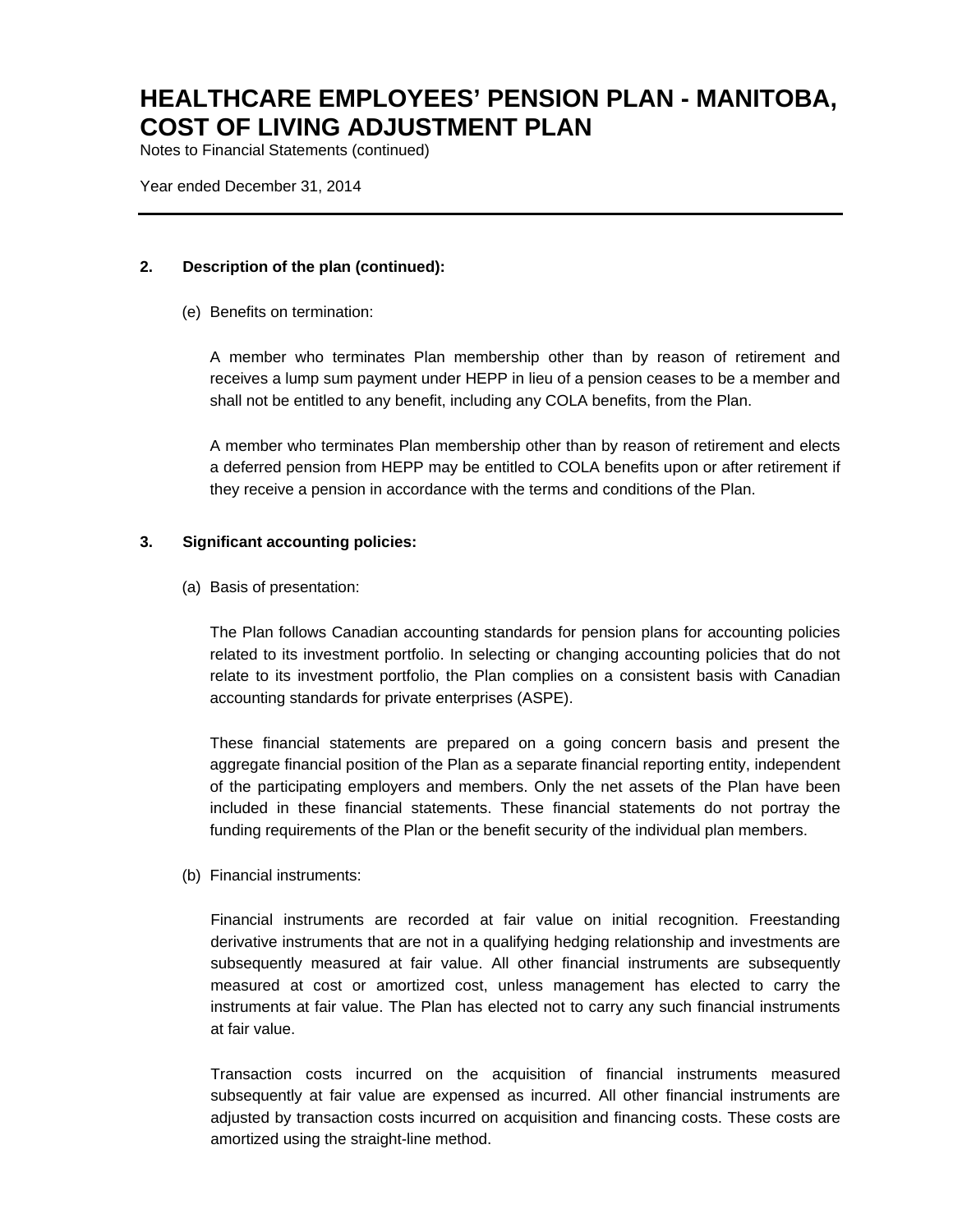Notes to Financial Statements (continued)

Year ended December 31, 2014

#### **3. Significant accounting policies (continued):**

(c) Fair value measurement:

Fair value is the amount for which an asset could be exchanged, or a liability settled, between knowledgeable, willing parties in an arm's length transaction on the measurement date.

The Plan uses closing market price for fair value measurement. When available, the Plan measures the fair value of an instrument using quoted prices in an active market for that instrument. A market is regarded as active if quoted prices are readily and regularly available and represent actual and regularly occurring market transactions on an arm's length basis.

If a market for a financial instrument is not active, then the Plan establishes fair value using a valuation technique. Valuation techniques include using recent arm's length transactions between knowledgeable, willing parties (if available), reference to the current fair value of other instruments that are substantially the same, discounted cash flow analyses and option pricing models.

All changes in fair value, other than interest and dividend income, are recognized in the statement of changes in net assets available for benefits as part of the current period change in fair value of investments.

Fair values of investments are determined as follows:

Short-term investments:

Short-term investments consist of short-term pooled investment fund which is recorded at fair value established by the respective fund trustee.

(d) Capital assets:

Capital assets are recorded at cost less accumulated amortization. Repairs and maintenance costs are charged to expense. Betterments which extend the estimated useful life of an asset are capitalized. When a capital asset no longer contributes to the Plan's ability to provide services, its carrying amount is written-down to its residual value. Capital assets, which comprise computer software, are amortized on a straight-line basis over three years.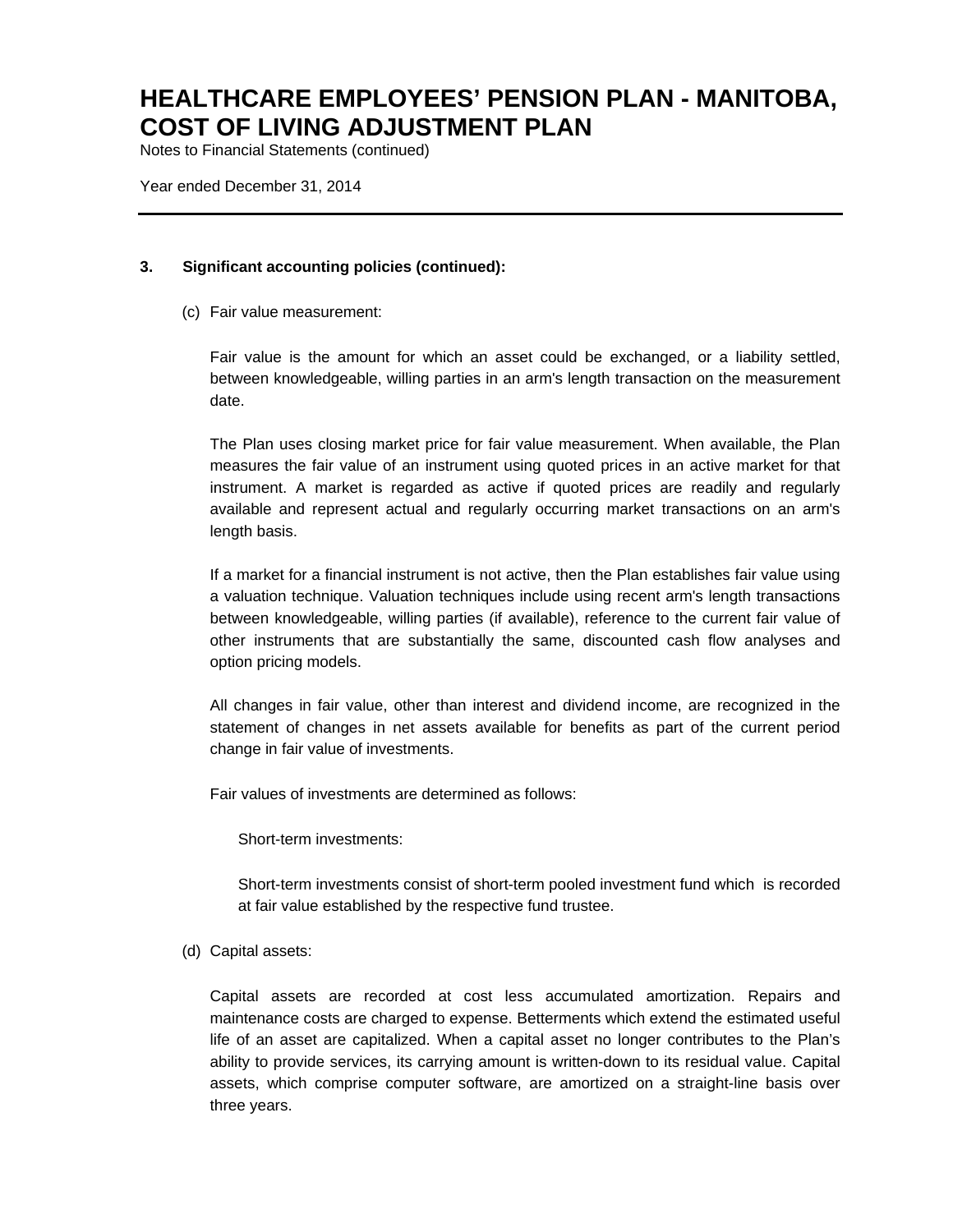Notes to Financial Statements (continued)

Year ended December 31, 2014

#### **3. Significant accounting policies (continued):**

- (e) Investment transactions and income recognition:
	- (i) Investment transactions:

Investment transactions are accounted for on a trade date basis.

(ii) Income recognition:

Investment income has been accrued as reported by the issuer of the short-term investment fund. Interest income has been accrued as earned.

(f) Contributions:

Contributions from the members are recorded on an accrual basis. Member reciprocal service contributions and transfers from the registered plan of a previous employer are not permitted.

(g) Use of estimates:

The preparation of financial statements requires management to make estimates and assumptions that affect the reported amounts of assets and liabilities, the disclosure of contingent assets and liabilities at the date of the financial statements and the reported amounts of increases and decreases in net assets during the year. Significant items subject to such estimates and assumptions include the determination of the carrying value of capital assets. Actual results could differ from those estimates.

#### **4. Capital assets:**

|                                                                          | Cost                     |   | Accumulated<br>amortization | Net book<br>value  |
|--------------------------------------------------------------------------|--------------------------|---|-----------------------------|--------------------|
| Computer software:<br><b>Active Employees Fund</b><br>Past Retirees Fund | \$<br>391,232<br>391,231 | S | 130,411<br>130,410          | 260,821<br>260,821 |
|                                                                          | 782.463                  | S | 260.821                     | 521,642            |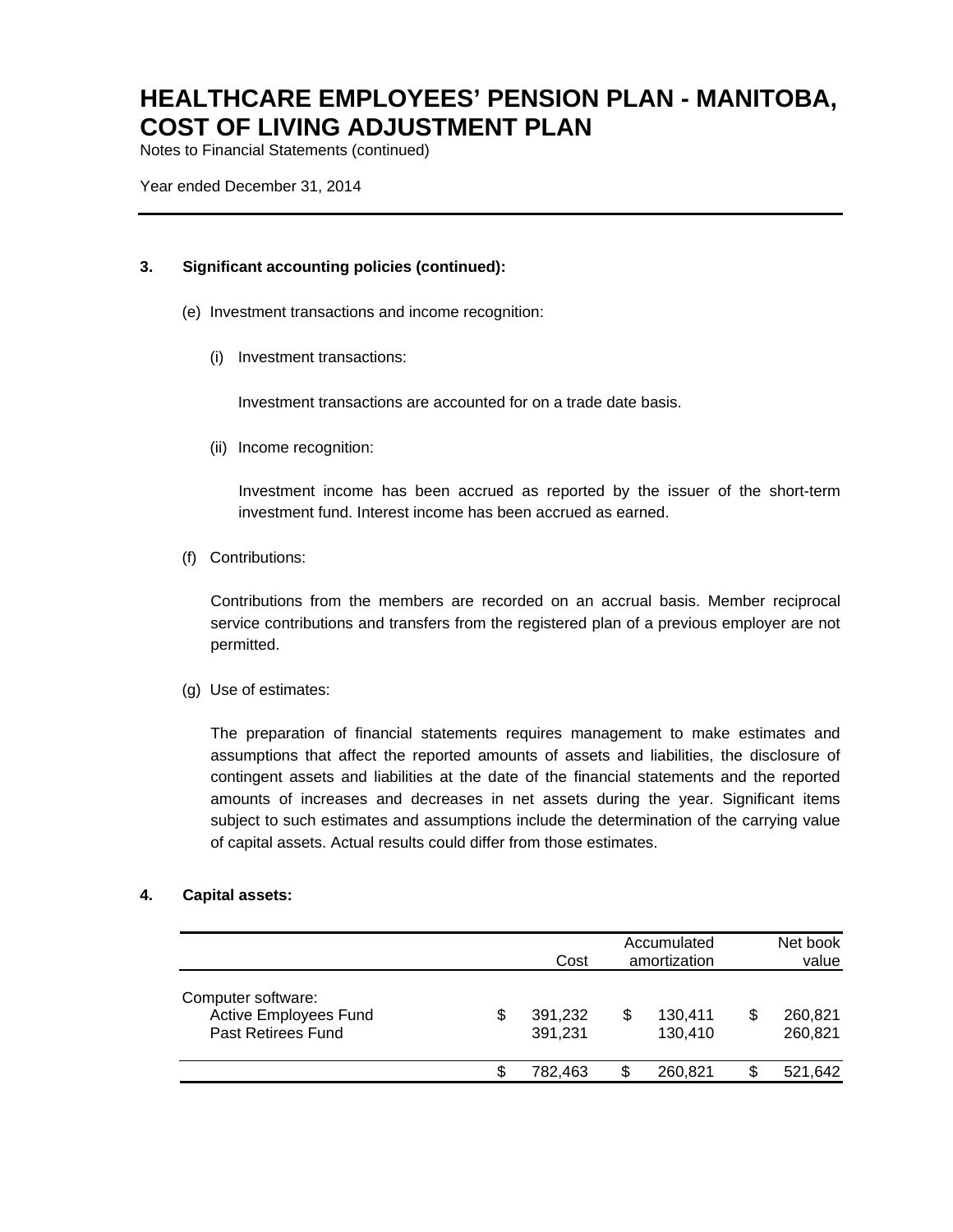Notes to Financial Statements (continued)

#### **5. Administrative expenses:**

|                                                                                                                                               | <b>Active Employees</b><br>Fund                                   | <b>Past Retirees</b><br>Fund                                      |   | Total                                                         |
|-----------------------------------------------------------------------------------------------------------------------------------------------|-------------------------------------------------------------------|-------------------------------------------------------------------|---|---------------------------------------------------------------|
| Salaries and benefits<br>Amortization of capital assets<br>Other administrative expenses<br><b>Actuarial fees</b><br>Legal fees<br>Audit fees | \$<br>231,427<br>130,411<br>131,761<br>77,262<br>74,305<br>12.750 | \$<br>231,427<br>130,410<br>130,603<br>77,261<br>74,306<br>12.750 | S | 462,854<br>260,821<br>262,364<br>154,523<br>148,611<br>25,500 |
|                                                                                                                                               | \$<br>657,916                                                     | \$<br>656,757                                                     | S | 1,314,673                                                     |

#### **6. Capital risk management:**

The main objective of the Plan is to sustain a certain level of net assets in order to meet the current and future obligations of the Plan. The Plan fulfils its primary objective by adhering to specific investment policies outlined in its Statement of Investment Policies and Procedures (the SIPP), which is reviewed annually by the Plan. The Plan manages net assets by engaging knowledgeable investment managers who are charged with the responsibility of investing existing funds and new funds (current year's employee and employer contributions) in accordance with the approved SIPP. Increases in net assets are a direct result of investment income generated by investments held by the Plan and contributions into the Plan by eligible employees and by the employers.

The primary risk the Plan faces is that the Plan's asset growth and contribution rates will be insufficient to cover the Plan's liabilities (funding risk) resulting in an unfunded liability (funding deficiency). If a funding deficiency reaches a certain level, or persists, it may need to be eliminated through contribution rate increases.

The Plan's net funded position can change relatively quickly if there are changes in the value of the investments or liabilities. Either can result in a mismatch between the Plan's assets and its liabilities. The most significant contributors to funding risk are:

- declining interest rates
- declining long-term investment rates of return

The Plan's assets are subject to financial instrument risks which are explained in more detail in note 7 to these financial statements.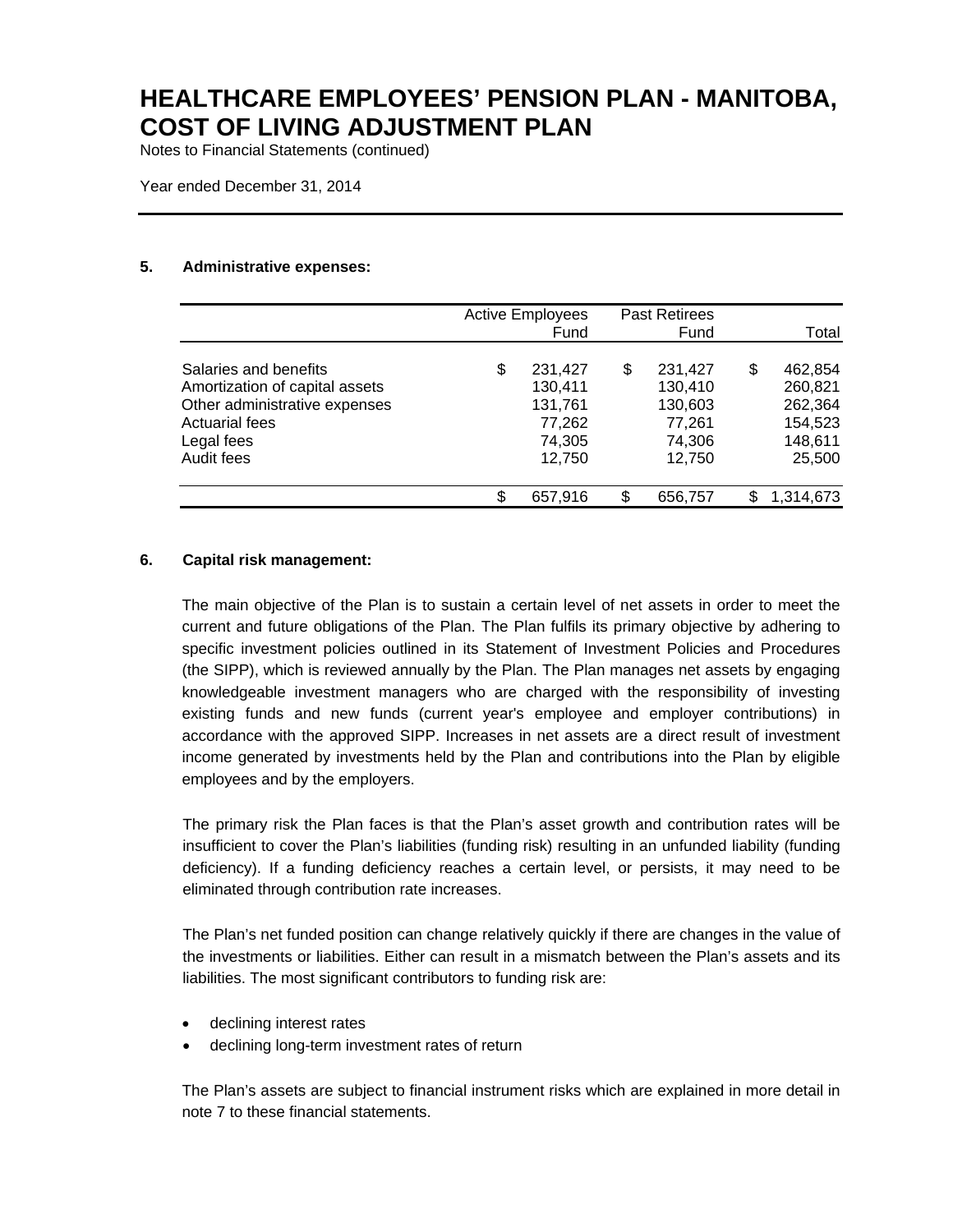Notes to Financial Statements (continued)

Year ended December 31, 2014

#### **7. Risk management:**

(a) Credit risk:

The Plan is exposed to credit risk, which is the risk that a counterparty will be unable to pay amounts in full when due or requested. The Plan's greatest concentration of credit risk is in its fixed income securities. The fair value of the fixed income securities includes consideration of the creditworthiness of the debt issuer. All transactions in listed securities are settled or paid for upon delivery using approved brokers. The risk of default is considered minimal, as payment is made on a purchase once the securities have been received from the broker. For sales transactions, the securities are released once the broker has made payment.

Credit risk associated with contributions and other receivables is minimized due to their nature. The majority of the receivable balances are due from member facilities and are collected from participating members through the payroll process. No provision for doubtful contributions and other receivables has been recorded in 2014. The carrying amounts of fixed income investments and contributions and other receivables represent the maximum credit exposure to the Plan.

(b) Liquidity risk:

Liquidity risk is the risk that an entity will encounter difficulty in meeting obligations associated with financial liabilities.

All of the Plan's investments are in liquid securities traded in public markets. The Plan's financial statement liabilities have contracted maturities of less than one year. The Plan also maintains cash on hand for liquidity purposes and to pay accounts payable and accrued liabilities. At December 31, 2014, the Plan had cash in the amount of \$1.35 million.

(c) Other risks:

The Plan's investments are not exposed to significant interest rate, foreign currency or market price risk.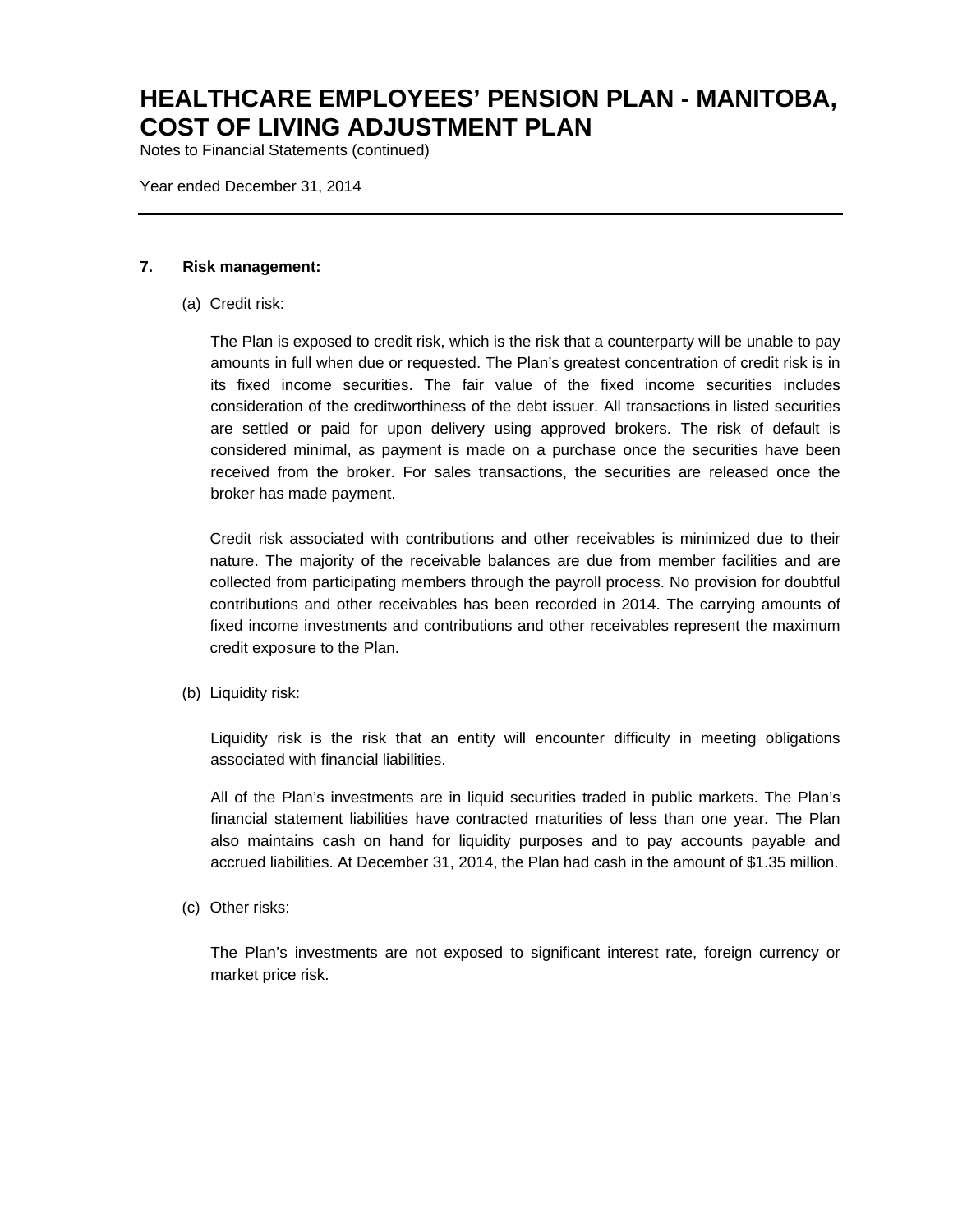Notes to Financial Statements (continued)

Year ended December 31, 2014

#### **8. Fair value of financial instruments:**

The determination of the fair value of investments is as described in note 3(c) with fair values of investments disclosed in the statement of financial position. The fair values of other financial assets and liabilities, being cash, contributions receivable, other receivables, accounts payable and accrued liabilities and other accounts payable, approximate their carrying values due to the short-term nature of these financial instruments.

The Plan's assets which are recorded at fair value are required to be classified into one of three levels, depending on the inputs used for valuation. The hierarchy of inputs is summarized below:

- quoted prices (unadjusted) in active markets for identical assets or liabilities (Level 1);
- inputs other than quoted prices included in Level 1 that are observable for the asset or liability, either directly (i.e. as prices) or indirectly (i.e. derived from prices) (Level 2); and
- inputs for the asset or liability that are not based on observable market data (unobservable inputs) (Level 3).

Changes in valuation methods may result in transfers into or out of an investment's assigned level.

The following is a summary of the inputs used as of December 31, 2014 in valuing the Plan's investments:

|                                |   | Quoted prices<br>in active markets<br>(Level 1) | Significant<br>for identical assets other observable<br>inputs (Level 2) |    | Significant<br>unobservable<br>inputs (Level 3) |     | Total                   |
|--------------------------------|---|-------------------------------------------------|--------------------------------------------------------------------------|----|-------------------------------------------------|-----|-------------------------|
| Cash<br>Short-term investments | S | 1,354,340 \$                                    | 16,032,630                                                               | S  |                                                 | \$. | 1,354,340<br>16,032,630 |
|                                |   | 1,354,340                                       | 16,032,630                                                               | \$ |                                                 |     | 17,386,970              |

For the period ended December 31, 2014, there were no transfers between Level 1 and Level 2.